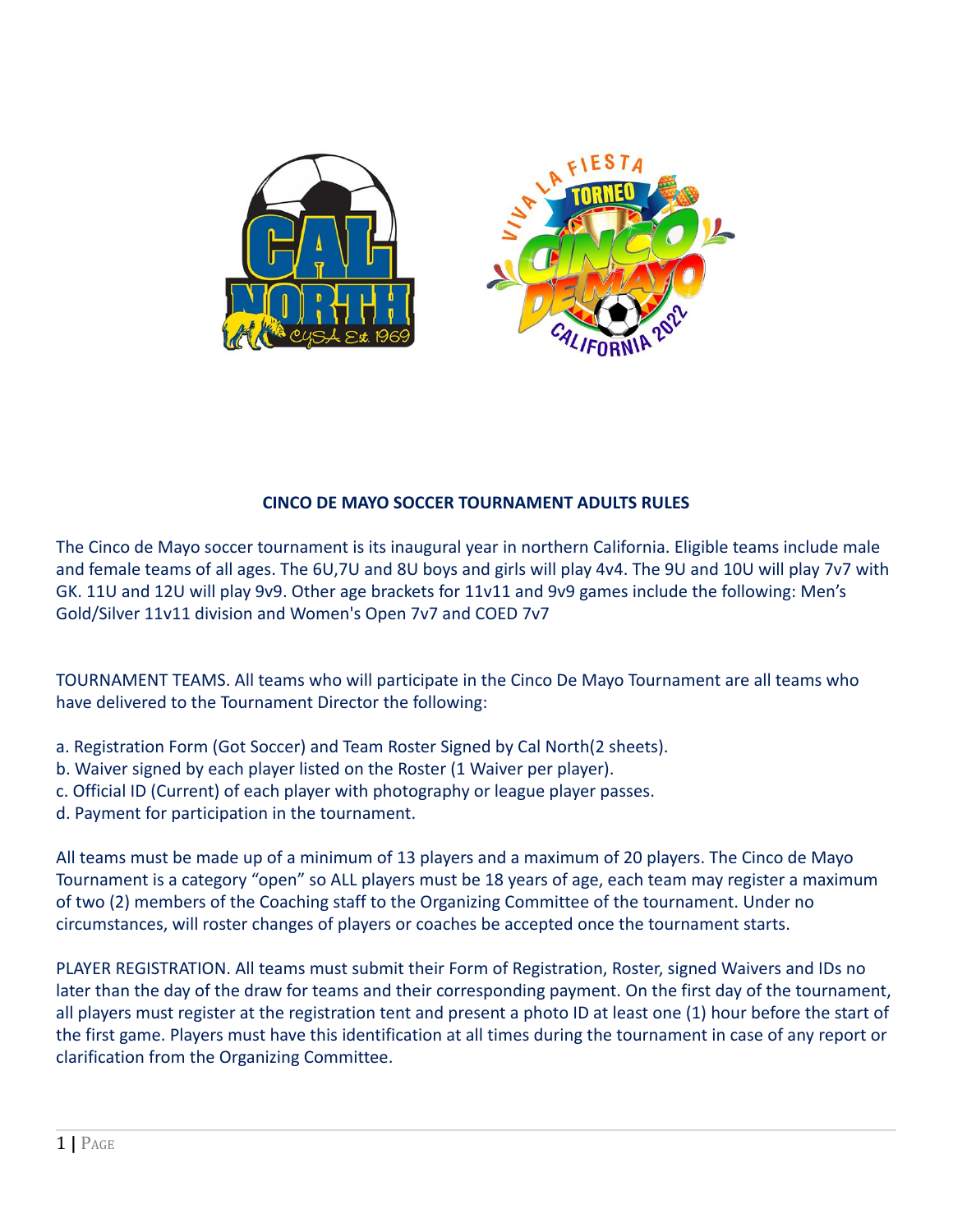After having registered at the registration tent, each player will receive a bracelet which they must wear throughout the tournament. If the player does not wear this bracelet, the player cannot play.

OFFICIAL IDENTIFICATION. To register players, they must submit a current Official ID with photograph or player pass when registering the team in the tournament. At all tournament games, players shall submit to the Organizing Committee Official ID to the registration tent to identify the players and give them a bracelet. No player may participate in the tournament if they are not registered at the registration tent and are given a bracelet; any of the following Official Identification options are accepted, always ask to include date of birth, photograph and have a valid expiration date:

- a. Official league credential where the team plays.
- b. Driver's license.
- c. Passport and Consular ID's.
- d. Original birth certificate accompanied by a photo ID.

TEAMS AND PLAYERS. Only registered players can play in the tournament under the following guidelines: a. Players may not play for more than one team during the tournament.

b. All players will be assigned a shirt number and cannot change this number once the team is registered.

COMPETITION SYSTEM. The competition will be held in two phases, one qualifying and a second phase of finals. In qualifying, the points system will be applied following the outcome of every game. This stage will be played in a round-robin format.

The overall group standings and position are subject to the following:

- Three (3) points per game won.
- One (1) point for a tie game.
- Zero (0) points for a loss.

If the tournament is 24 teams (6 groups of 4 teams). Will advance to the next round the top of each group and the two best second-place of the 4 groups.

If the tournament is 16 teams (4 groups of 4 teams). Will advance to the next round the first and second place in each group.

If the tournament is 12 teams (3 groups of 4 teams). Will advance to the next round the top of each group and the best second place of the 3 groups.

If the tournament is 8 teams (2 groups of 4 teams). Will advance to the next round the first and second place in each group.

If at the end of qualifying, two or more teams are tied in points in their respective standings, the following tiebreakers will apply - in order 1-5, to define the position of the standings:

- 1. A direct result of the match between the clubs involved in the tie (Head to Head).
- 2. Goals differential.
- 3. Goals for.
- 4. Goals against.
- 5. Least amount of red cards
- 5. FIFA Penalty kicks (5) then sudden death if still tie.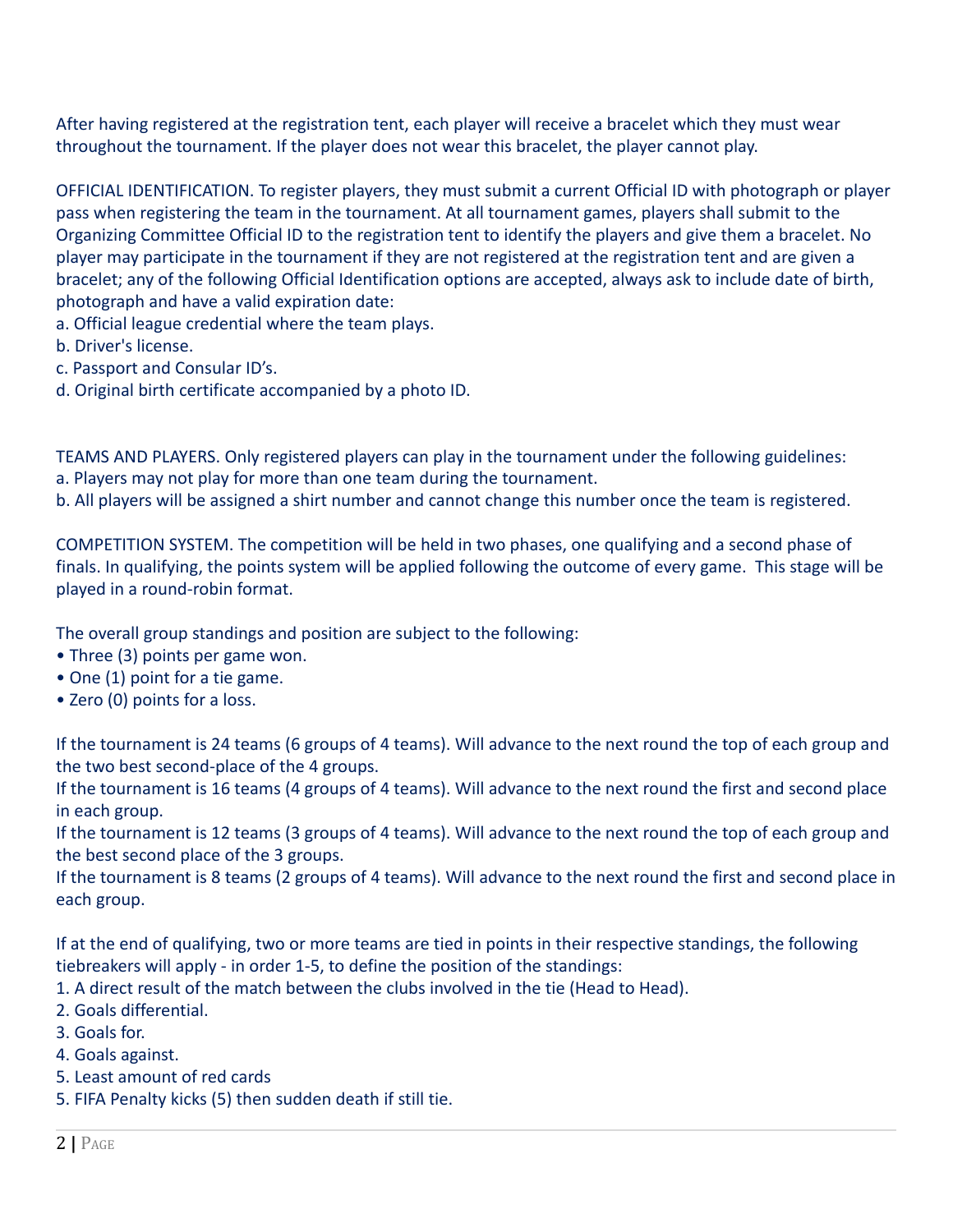In the finals for the championship title, the rounds will be played by direct elimination until the final that will define the champion.

PLAYOFFS: THERE ARE NO OVERTIME PERIODS, IN CASE OF A TIE; KICKS FROM THE MARK WILL BE DONE TO DETERMINE THE WINNER.

THIRD PLACE. There will be no games to define third and fourth place clubs for the tournament.

YELLOW CARDS. Players who accumulate two yellow cards in the same match will be expelled from the field and will be sanctioned with a match suspension regardless of whether classification phase or finals phase. There will be no accumulation of yellow cards during the tournament.

RED CARDS. Players receiving a straight red card during a match may not continue that game and will be suspended from the next match (no matter if classification phase or finals phase) and must leave the playing area. Should player continue with violent or unsportsmanlike conduct or by any club players, general club members, trainers, coaches, families, fans, friends, or any individual related to the team, the team may be expelled from the tournament without appeal, if the Organizing Committee of the tournament considers it so. If the team is expelled there is no possibility of reimbursement of registration of participation and the team will be excluded from future tournaments.

All coaches are responsible for the behavior of their players, their families, friends and team.

DISCIPLINE. Any player sent off during the tournament may be required to appear before the Organizing Committee of the tournament with his coach or team manager. The Organizing Committee of the tournament will determine whether the player can continue or whether it should be withdrawn from the tournament depending on the offense.

EXPULSION OF THE TOURNAMENT. The Organizing Committee will expel any player or tournament team that commits any of the following acts:

- a. Violent or unsportsmanlike conduct.
- b. Aggression to members of the Organizing Committee.
- c. Aggression to the public or berating of opposing teams.
- d. Aggression to the Officiating members.

GAME TIME. Prior to the start of the tournament, the Organizing Committee will announce the official times for qualifying matches and for the finals phase.

EXTRA TIME AND PENALTY KICKS. There will be no overtime. The winner in the quarterfinal, semifinal and final round, will be the one who scores more goals than its opponent.

If Quarterfinals, Semifinals and/or a Final end in a tie score, the game must be defined via the direct winner of a penalty kicks. The penalty kicks will take place under the system of five kicks from the penalty mark as established by the FIFA procedure, a continued tie will proceed to execute alternate shots until there is a winner (sudden death).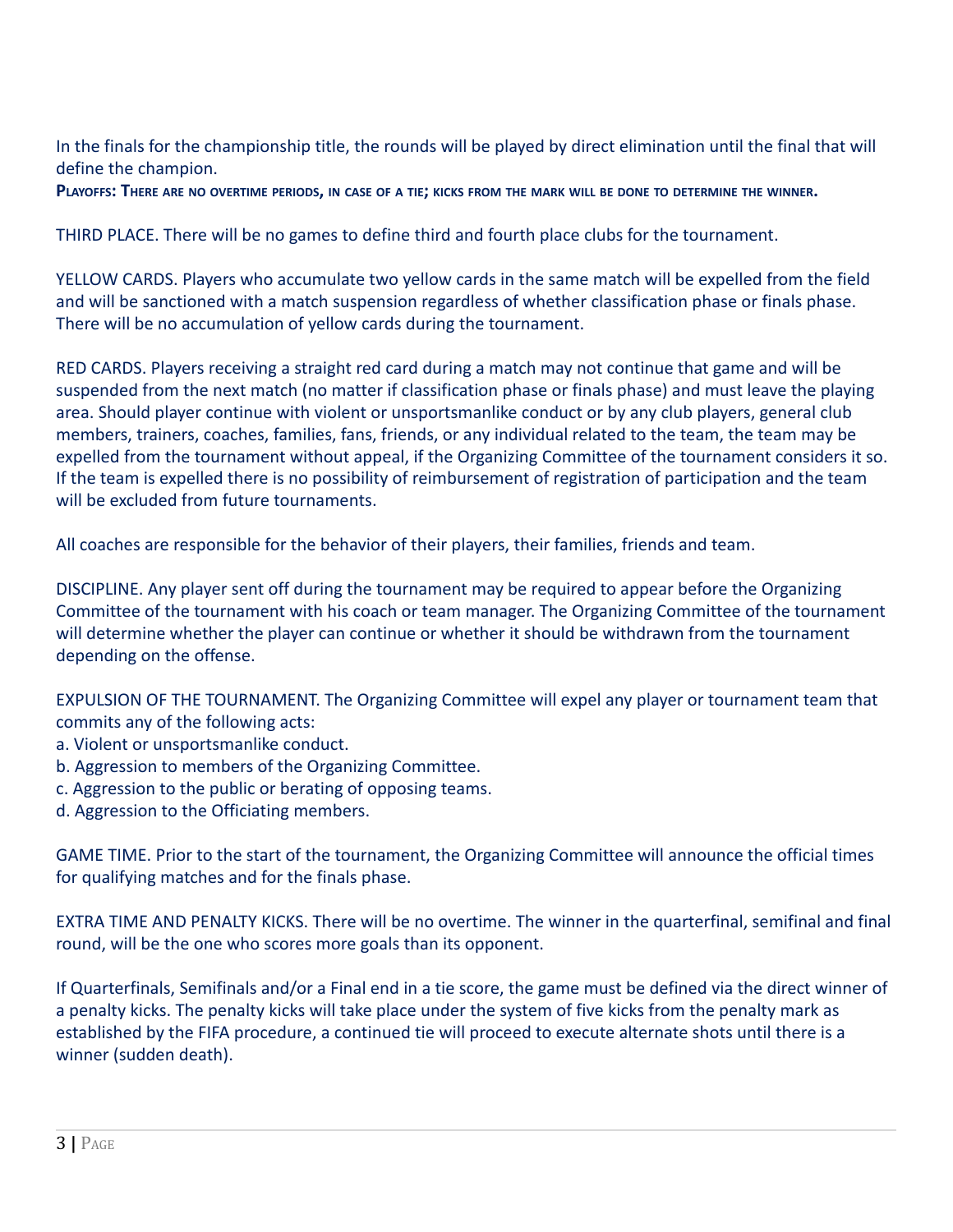UNIFORMS AND SHIN GUARDS. All teams must register the following information with the Organizing Committee - the color of the uniforms they will participate with in the tournament. The uniform consists of: game shirt, shorts, socks, shin guards and soccer shoes. All uniforms must include the following on the back of the shirt game - a unique number that will be assigned to each team player. No player can participate in the tournament if the shirt game has no number.

If in the opinion of the game Referee both club uniforms are confusing in colors, they may be prompted to change shirts, or alternatively, using coats to the visiting club.

HOME AND AWAY. The first team named in match information, is considered the "Home" team and the second team are the "Away". If there is a conflict of colors on the uniforms, the "Home" team will be responsible to use an alternate uniform.

MATCHES. For the timely initiation of matches, teams must report to the registration tent one (1) hour before the start of their game. There will only be a five (5) minute wait period (tolerance). A team can start playing a game with a minimum of seven (7) players on the field, including goalkeeper. If the team does not show on the field ready to play, or it happens to have less than seven (7) players during those first five (5) minutes, the match will be closed. If a team does not show on the field, the team on the field will win by a score of 3-0.

The bench can be made up of a maximum of nine (9) players as substitutes and two (2) registered members of the Coaching staff.

SUBSTITUTIONS. Any player who has left the game as part of a substitution, may return the pitch during the remainder of the game (unlimited).

SUSPENSION OF MATCHES. Once initiated, games may be suspended only by natural causes (hail or lightning), for reasons of major force as dictated by the Organizing Committee, either for lack of safety and security (invasion or aggression of public participants) or some other unforeseen event during the tournament.

If a team withdraws from the field once the game has started, the club to stay on the field wins the match by a score of 3-0.

If a game is suspended, the Organizing Committee will reserve the right to set (or not set) extra games to meet the schedule of the tournament without right of appeal by the clubs.

GAME BALLS. All clubs shall be responsible to present game balls for games.

HYDRATION. It is recommended that all players, coaches and families bring water and hydrate during the tournament days. The tournament will not provide hydration to participants.

PROTESTS. THERE WILL BE NO PROTESTS. ALL DISPUTES WILL BE RESOLVED IMMEDIATELY BY TOURNAMENT DIRECTOR. THESE DECISIONS WILL BE FINAL.

FRAUD. Those teams that attempt to use players who are not officially registered in the tournament, will automatically be expelled from the tournament without refund of registration fees.